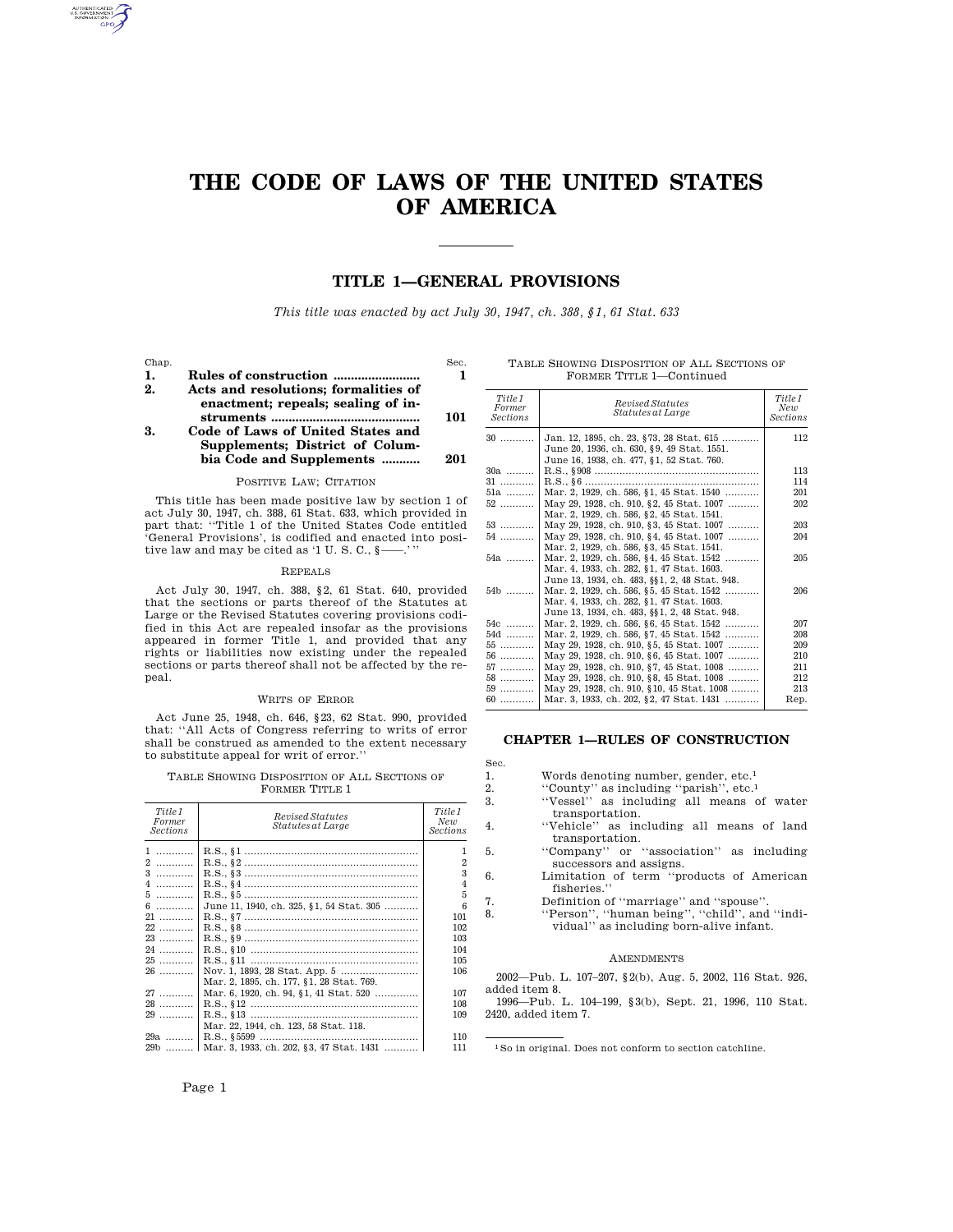## **§ 1. Words denoting number, gender, and so forth**

In determining the meaning of any Act of Congress, unless the context indicates otherwise—

words importing the singular include and apply to several persons, parties, or things;

words importing the plural include the singular;

words importing the masculine gender include the feminine as well;

words used in the present tense include the future as well as the present;

the words ''insane'' and ''insane person'' shall include every idiot, insane person, and person non compos mentis;

the words ''person'' and ''whoever'' include corporations, companies, associations, firms, partnerships, societies, and joint stock companies, as well as individuals;

''officer'' includes any person authorized by law to perform the duties of the office;

''signature'' or ''subscription'' includes a mark when the person making the same intended it as such;

''oath'' includes affirmation, and ''sworn'' includes affirmed;

''writing'' includes printing and typewriting and reproductions of visual symbols by photo-<br>graphing, multigraphing, mimeographing, graphing, multigraphing, manifolding, or otherwise.

(July 30, 1947, ch. 388, 61 Stat. 633; June 25, 1948, ch. 645, §6, 62 Stat. 859; Oct. 31, 1951, ch. 655, §1, 65 Stat. 710; Pub. L. 112–231, §2(a), Dec. 28, 2012, 126 Stat. 1619.)

#### AMENDMENTS

2012—Pub. L. 112–231, in fifth clause after opening clause, struck out ''and 'lunatic''' before ''shall include every" and "lunatic," before "insane person,"

1951—Act Oct. 31, 1951, substituted, in fourth clause after opening clause, ''used'' for ''use''.

1948—Act June 25, 1948, included ''tense'', ''whoever'', ''signature'', ''subscription'', ''writing'' and a broader definition of ''person''.

#### SHORT TITLE OF 2012 AMENDMENT

Pub. L. 112–231, §1, Dec. 28, 2012, 126 Stat. 1619, provided that: "This Act [amending this section and sections 92a, 215, and 215a of Title 12, Banks and Banking] may be cited as the '21st Century Language Act of 2012'.''

#### SHORT TITLE OF 2002 AMENDMENT

Pub. L. 107–207, §1, Aug. 5, 2002, 116 Stat. 926, provided that: ''This Act [enacting section 8 of this title] may be cited as the 'Born-Alive Infants Protection Act of 2002'.''

#### SHORT TITLE OF 1996 AMENDMENT

Pub. L. 104–199, §1, Sept. 21, 1996, 110 Stat. 2419, provided that: ''This Act [enacting section 7 of this title and section 1738C of Title 28, Judiciary and Judicial Procedure] may be cited as the 'Defense of Marriage  $\mathop{\rm Act}\nolimits$  .'

#### REFERENCES IN PUB. L. 115–245

Pub. L. 115–245, §3, Sept. 28, 2018, 132 Stat. 2981, provided that: ''Except as expressly provided otherwise, any reference to 'this Act' contained in any division of this Act [Department of Defense and Labor, Health and Human Services, and Education Appropriations Act, 2019 and Continuing Appropriations Act, 2019, see Tables for classification] shall be treated as referring only to the provisions of that division.''

## REFERENCES IN PUB. L. 115–244

Pub. L. 115–244, §3, Sept. 21, 2018, 132 Stat. 2897, provided that: ''Except as expressly provided otherwise, any reference to 'this Act' contained in any division of this Act [Energy and Water, Legislative Branch, and Military Construction and Veterans Affairs Appropriations Act, 2019, see Tables for classification] shall be treated as referring only to the provisions of that division.''

#### REFERENCES IN PUB. L. 115–141

Pub. L. 115–141, §3, Mar. 23, 2018, 132 Stat. 350, provided that: ''Except as expressly provided otherwise, any reference to 'this Act' contained in any division of this Act [Consolidated Appropriations Act, 2018, see Tables for classification] shall be treated as referring only to the provisions of that division.''

#### REFERENCES IN PUB. L. 115–56

Pub. L. 115–56, §3, Sept. 8, 2017, 131 Stat. 1129, provided that: ''Except as expressly provided otherwise, any reference to 'this Act' contained in any division of this Act [Continuing Appropriations Act, 2018 and Supplemental Appropriations for Disaster Relief Requirements Act, 2017, see Tables for classification] shall be treated as referring only to the provisions of that division.''

#### REFERENCES IN PUB. L. 115–31

Pub. L. 115–31, §3, May 5, 2017, 131 Stat. 137, provided that: ''Except as expressly provided otherwise, any reference to 'this Act' contained in any division of this Act [Consolidated Appropriations Act, 2017, see Tables for classification] shall be treated as referring only to the provisions of that division.''

#### REFERENCES IN PUB. L. 114–113

Pub. L. 114–113, §3, Dec. 18, 2015, 129 Stat. 2244, provided that: ''Except as expressly provided otherwise, any reference to 'this Act' contained in any division of this Act [Consolidated Appropriations Act, 2016, see Tables for classification] shall be treated as referring only to the provisions of that division.''

#### REFERENCES IN PUB. L. 114–94

Pub. L. 114–94, div. A, §1004, Dec. 4, 2015, 129 Stat. 1322, provided that: ''Except as expressly provided otherwise, any reference to 'this Act' contained in this division [see Tables for classification] shall be treated as referring only to the provisions of this division.''

## REFERENCES IN PUB. L. 113–235

Pub. L. 113–235, §3, Dec. 16, 2014, 128 Stat. 2132, provided that: ''Except as expressly provided otherwise, any reference to 'this Act' contained in any division of this Act [Consolidated and Further Continuing Appropriations Act, 2015, see Tables for classification] shall be treated as referring only to the provisions of that division.''

#### REFERENCES IN PUB. L. 113–76

Pub. L. 113–76, §3, Jan. 17, 2014, 128 Stat. 7, provided that: ''Except as expressly provided otherwise, any reference to 'this Act' contained in any division of this Act [Consolidated Appropriations Act, 2014, see Tables for classification] shall be treated as referring only to the provisions of that division.''

## REFERENCES IN PUB. L. 113–67

Pub. L. 113–67, div. A, §1(c), Dec. 26, 2013, 127 Stat. 1166, provided that: ''Except as expressly provided otherwise, any reference to 'this Act' contained in any division of this Act [Bipartisan Budget Act of 2013, see Tables for classification] shall be treated as referring only to the provisions of that division.

#### REFERENCES IN PUB. L. 113–6

Pub. L. 113–6, §3, Mar. 26, 2013, 127 Stat. 199, provided that: ''Except as expressly provided otherwise, any ref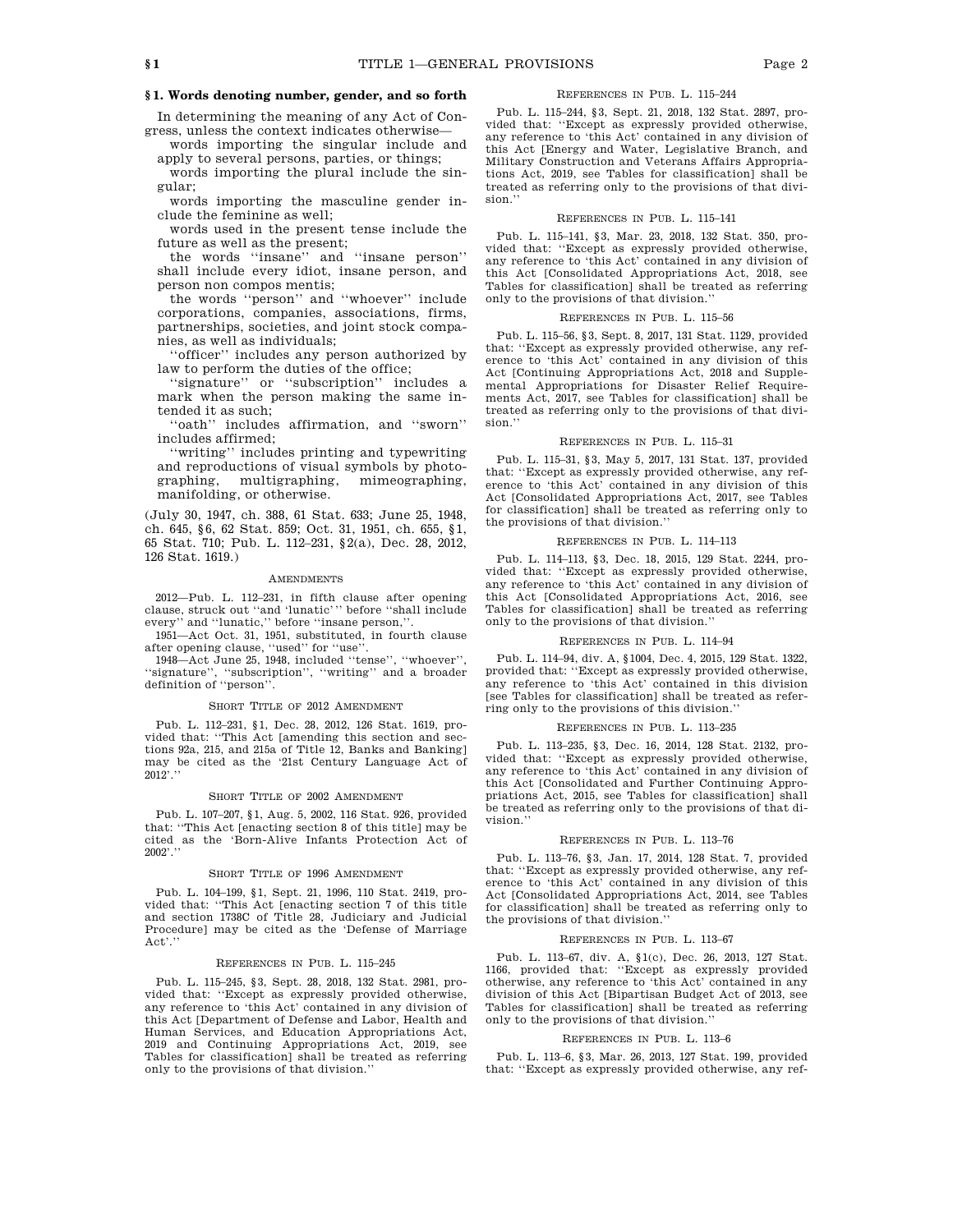erence to 'this Act' contained in division A, B, C, D, or E of this Act [Consolidated and Further Continuing Appropriations Act, 2013, see Tables for classification] shall be treated as referring only to the provisions of that division.''

#### REFERENCES IN PUB. L. 112–74

Pub. L. 112–74, §3, Dec. 23, 2011, 125 Stat. 787, provided that: ''Except as expressly provided otherwise, any reference to 'this Act' contained in any division of this Act [Consolidated Appropriations Act, 2012, see Tables for classification] shall be treated as referring only to the provisions of that division.''

#### REFERENCES IN PUB. L. 112–55

Pub. L. 112–55, §3, Nov. 18, 2011, 125 Stat. 552, provided that: ''Except as expressly provided otherwise, any reference to 'this Act' contained in any division of this Act [Consolidated and Further Continuing Appropriations Act, 2012, see Tables for classification] shall be treated as referring only to the provisions of that division.''

## REFERENCES IN PUB. L. 112–10

Pub. L. 112–10, div. A, title IX, §9015, Apr. 15, 2011, 125 Stat. 102, provided that: ''Any reference to 'this Act' in this division [Department of Defense Appropriations Act, 2011, see Tables for classification] shall apply solely to this division.''

#### REFERENCES IN PUB. L. 111–118

Pub. L. 111–118, §3, Dec. 19, 2009, 123 Stat. 3409, provided that: ''Except as expressly provided otherwise, any reference to 'this Act' contained in any division of this Act [Department of Defense Appropriations Act, 2010, see Tables for classification] shall be treated as referring only to the provisions of that division.''

#### REFERENCES IN PUB. L. 111–117

Pub. L. 111–117, §3, Dec. 16, 2009, 123 Stat. 3035, provided that: ''Except as expressly provided otherwise, any reference to 'this Act' contained in any division of this Act [Consolidated Appropriations Act, 2010, see Tables for classification] shall be treated as referring only to the provisions of that division.''

#### REFERENCES IN PUB. L. 111–8

Pub. L. 111–8, §3, Mar. 11, 2009, 123 Stat. 525, provided that: ''Except as expressly provided otherwise, any reference to 'this Act' contained in any division of this Act [Omnibus Appropriations Act, 2009, see Tables for classification] shall be treated as referring only to the provisions of that division.''

#### REFERENCES IN PUB. L. 111–5

Pub. L. 111–5, §4, Feb. 17, 2009, 123 Stat. 116, provided that: ''Except as expressly provided otherwise, any reference to 'this Act' contained in any division of this Act [American Recovery and Reinvestment Act of 2009, see Tables for classification] shall be treated as referring only to the provisions of that division.''

#### REFERENCES IN PUB. L. 110–329

Pub. L. 110–329, §3, Sept. 30, 2008, 122 Stat. 3574, provided that: ''Except as expressly provided otherwise, any reference to 'this Act' or 'this joint resolution' contained in any division of this Act [Consolidated Security, Disaster Assistance, and Continuing Appropriations Act, 2009, see Tables for classification] shall be treated as referring only to the provisions of that division.''

#### REFERENCES IN PUB. L. 110–161

Pub. L. 110–161, §3, Dec. 26, 2007, 121 Stat. 1845, provided that: ''Except as expressly provided otherwise, any reference to 'this Act' contained in any division of this Act [Consolidated Appropriations Act, 2008, see Tables for classification] shall be treated as referring only to the provisions of that division.''

#### REFERENCES IN PUB. L. 110–116

Pub. L. 110–116, §2, Nov. 13, 2007, 121 Stat. 1295, provided that: ''Except as expressly provided otherwise, any reference to 'this Act' contained in any division of this Act [see Tables for classification] shall be treated as referencing only to the provisions of that division.''

## REFERENCES IN PUB. L. 109–289

Pub. L. 109–289, div. A, title VIII, §8112, Sept. 29, 2006, 120 Stat. 1299, provided that: ''Except as expressly provided otherwise, any reference to 'this Act' contained in this division [Department of Defense Appropriations Act, 2007, see Tables for classification] shall be referring only to the provisions of this division.''

#### REFERENCES IN PUB. L. 109–148

Pub. L. 109–148, div. B, title V, §5002, Dec. 30, 2005, 119 Stat. 2813, provided that: ''Except as expressly provided otherwise, any reference to 'this Act' contained in either division A [Department of Defense Appropriations Act, 2006, see Tables for classification] or division B [Emergency Supplemental Appropriations Act to Address Hurricanes in the Gulf of Mexico and Pandemic Influenza, 2006, see Tables for classification] shall be treated as referring only to the provisions of that division.''

#### REFERENCES IN PUB. L. 109–115

Pub. L. 109–115, div. A, title VIII, §847, Nov. 30, 2005, 119 Stat. 2507, provided that: ''Except as expressly provided otherwise, any reference to 'this Act' contained in this division [Transportation, Treasury, Housing and Urban Development, the Judiciary, and Independent Agencies Appropriations Act, 2006, see Tables for classification] shall be treated as referring only to the provisions of this division.''

#### REFERENCES IN PUB. L. 108–447

Pub. L. 108–447, §3, Dec. 8, 2004, 118 Stat. 2810, provided that: ''Except as expressly provided otherwise, any reference to 'this Act' contained in any division of this Act [Consolidated Appropriations Act, 2005, see Tables for classification] shall be treated as referring only to the provisions of that division.''

#### REFERENCES IN PUB. L. 108–199

Pub. L. 108–199, §3, Jan. 23, 2004, 118 Stat. 4, provided that: ''Except as expressly provided otherwise, any reference to 'this Act' contained in any division of this Act [Consolidated Appropriations Act, 2004, see Tables for classification] shall be treated as referring only to the provisions of that division.''

#### REFERENCES IN PUB. L. 108–7

Pub. L. 108–7, §3, Feb. 20, 2003, 117 Stat. 12, provided that: ''Except as expressly provided otherwise, any reference to 'this Act' contained in any division of this joint resolution [Consolidated Appropriations Resolution, 2003, see Tables for classification] shall be treated as referring only to the provisions of that division.''

#### CONTINENTAL UNITED STATES

Pub. L. 86–70, §48, June 25, 1959, 73 Stat. 154, provided that: ''Whenever the phrase 'continental United States' is used in any law of the United States enacted after the date of enactment of this Act [June 25, 1959], it shall mean the 49 States on the North American Continent and the District of Columbia, unless otherwise expressly provided.''

## **§ 2. ''County'' as including ''parish'', and so forth**

The word ''county'' includes a parish, or any other equivalent subdivision of a State or Territory of the United States.

(July 30, 1947, ch. 388, 61 Stat. 633.)